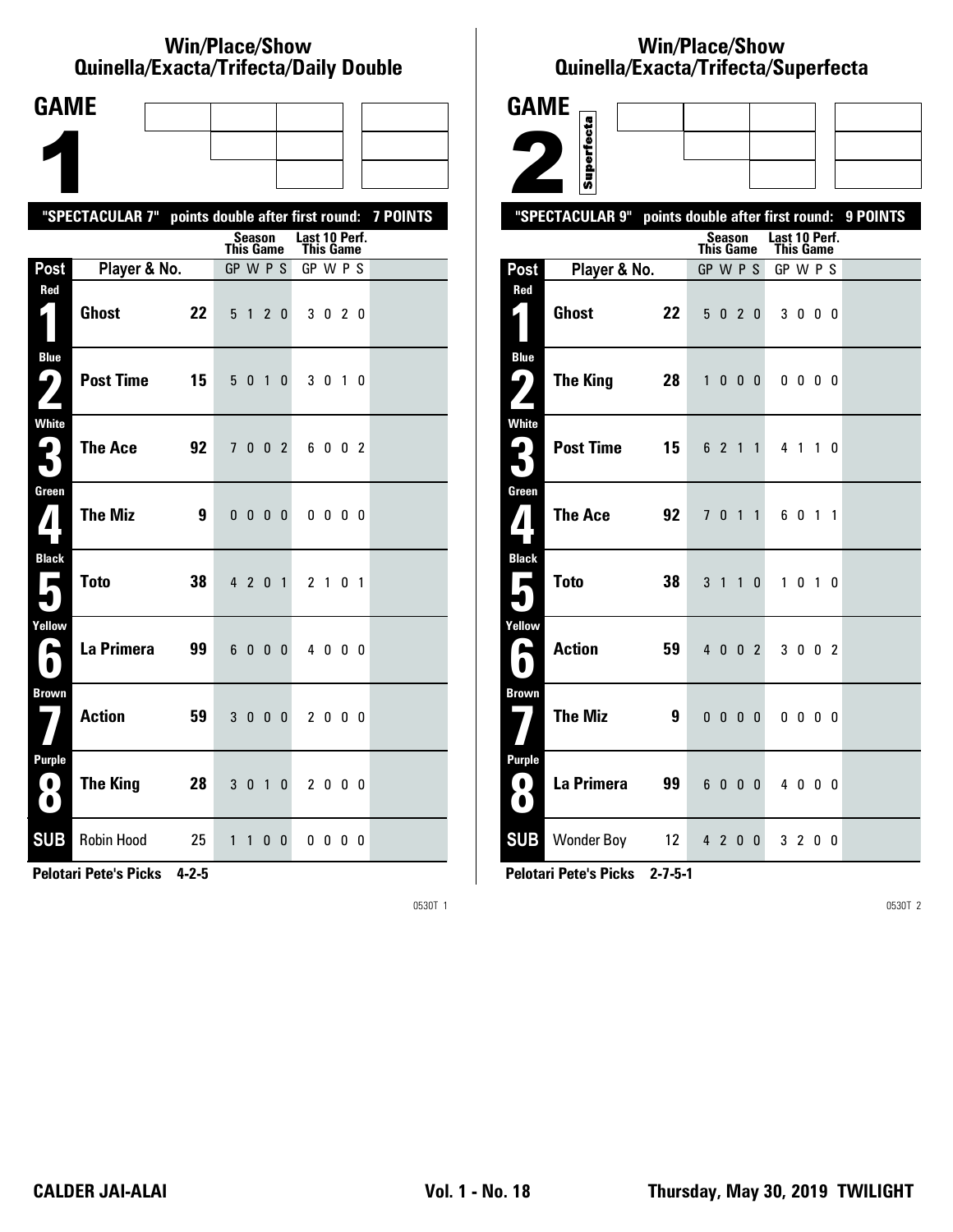#### **Win/Place/Show Qui nel la/Exacta/Tri fecta/Pick 5**

| <b>GAME</b>                                     |                                                           |    |                  |              |                |                |               |              |                |  |
|-------------------------------------------------|-----------------------------------------------------------|----|------------------|--------------|----------------|----------------|---------------|--------------|----------------|--|
|                                                 |                                                           |    |                  |              |                |                |               |              |                |  |
|                                                 |                                                           |    |                  |              |                |                |               |              |                |  |
|                                                 |                                                           |    |                  |              |                |                |               |              |                |  |
|                                                 | "SPECTACULAR 7" points double after first round: 7 POINTS |    |                  | Season       |                |                | Last 10 Perf. |              |                |  |
|                                                 |                                                           |    | <b>This Game</b> |              |                |                | This Game     |              |                |  |
| Post<br>Red                                     | Player & No.                                              |    | GP W P S         |              |                |                | GP W P S      |              |                |  |
| $\zeta$                                         | <b>The Miz</b>                                            | 9  | 0 <sub>0</sub>   |              | $\mathbf{0}$   | 0              |               | $0\,0\,0\,0$ |                |  |
| <b>Blue</b><br>ر ما                             | La Primera                                                | 99 | 6                | $\mathbf{0}$ | 1              | $\mathbf{0}$   |               | 4 0 1 0      |                |  |
| White<br>3                                      | <b>Action</b>                                             | 59 | 6                | 0            | $\mathbf{0}$   | 4              |               | 5 0 0 3      |                |  |
| Green<br>$\mathbf{V}$                           | <b>Toto</b>                                               | 38 | 7 <sub>0</sub>   |              | $\overline{1}$ | 0              |               | 5000         |                |  |
| <b>Black</b><br>$\blacksquare$                  | <b>The King</b>                                           | 28 | 7 <sub>1</sub>   |              | $\mathbf{0}$   | $\overline{1}$ |               | 5 0 0 1      |                |  |
| Yellow<br>ß.                                    | <b>Post Time</b>                                          | 15 | 10 <sub>0</sub>  |              | 0 <sub>1</sub> |                | 8             | 001          |                |  |
| <b>Brown</b>                                    | <b>The Ace</b>                                            | 92 | 11               | $\mathbf{1}$ | $\mathbf{2}$   | $\mathbf{0}$   |               | 9 1 0 0      |                |  |
| <b>Purple</b><br>$\left( 0\right)$<br>$\bullet$ | <b>Ghost</b>                                              | 22 | 6                |              | 020            |                |               | 5 0 1 0      |                |  |
| <b>SUB</b>                                      | <b>Robin Hood</b>                                         | 25 | $\mathbf{2}$     | $\mathbf{1}$ | $0\quad 0$     |                |               | 00           | 0 <sub>0</sub> |  |

**Pelotari Pete's Picks 4-1-6**

0530T 3

# **Win/Place/Show Qui nel la/Exacta/Tri fecta**



|                                      | "SPECTACULAR 7" points double after first round: 7 POINTS |    |                  |                          |                |                |                                   |              |                |  |
|--------------------------------------|-----------------------------------------------------------|----|------------------|--------------------------|----------------|----------------|-----------------------------------|--------------|----------------|--|
|                                      |                                                           |    | <b>This Game</b> | <b>Season</b>            |                |                | Last 10 Perf.<br><b>This Game</b> |              |                |  |
| Post                                 | Player & No.                                              |    | GP W P S         |                          |                |                | GP W P S                          |              |                |  |
| Red                                  |                                                           |    |                  |                          |                |                |                                   |              |                |  |
| $\overline{\phantom{a}}$             | The Ace                                                   | 92 | $10$ 1 2 0       |                          |                |                |                                   | 8 1 2 0      |                |  |
| <b>Blue</b>                          |                                                           |    |                  |                          |                |                |                                   |              |                |  |
| 2                                    | La Primera                                                | 99 |                  | 7 0 0 1                  |                |                |                                   | 5 0 0 1      |                |  |
| <b>White</b>                         |                                                           |    |                  |                          |                |                |                                   |              |                |  |
| 3                                    | <b>Post Time</b>                                          | 15 |                  | 8 0 0 1                  |                |                |                                   | 6001         |                |  |
| Green                                |                                                           |    |                  |                          |                |                |                                   |              |                |  |
| $\boldsymbol{I}$                     | <b>Action</b>                                             | 59 |                  | 6 1 1 1                  |                |                |                                   | 5 0 1 1      |                |  |
| <b>Black</b>                         |                                                           |    |                  |                          |                |                |                                   |              |                |  |
| $\blacksquare$<br>1                  | <b>Toto</b>                                               | 38 |                  | 8 1 1 1                  |                |                |                                   | 6 1 1 1      |                |  |
| Yellow                               |                                                           |    |                  |                          |                |                |                                   |              |                |  |
| <b>A</b><br>$\bullet$                | <b>The King</b>                                           | 28 |                  | 7 3 0 0                  |                |                |                                   | 6 2 0 0      |                |  |
| <b>Brown</b>                         |                                                           |    |                  |                          |                |                |                                   |              |                |  |
|                                      | <b>Ghost</b>                                              | 22 |                  | 6 1 2 0                  |                |                |                                   | 6 1 2 0      |                |  |
| <b>Purple</b>                        |                                                           |    |                  |                          |                |                |                                   |              |                |  |
| $\overline{\mathbf{O}}$<br>$\bullet$ | <b>The Miz</b>                                            | 9  |                  | $0\quad 0\quad 0\quad 0$ |                |                |                                   | $0\ 0\ 0\ 0$ |                |  |
|                                      | <b>SUB</b> Wonder Boy                                     | 12 |                  | 9 1                      | $\overline{2}$ | $\overline{1}$ | 6                                 | $\mathbf{1}$ | 2 <sub>0</sub> |  |

**Pelotari Pete's Picks 4-8-5**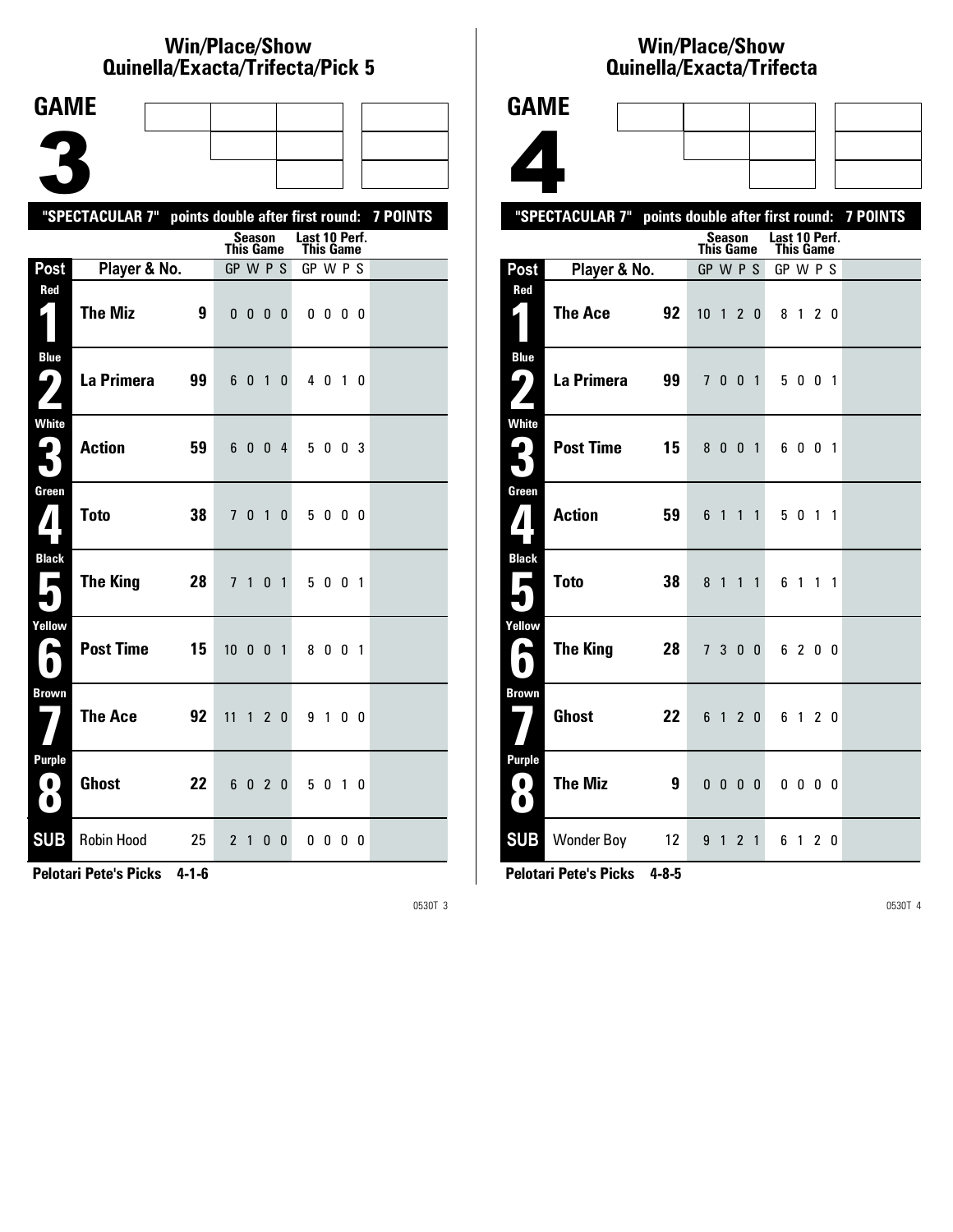## **Win/Place/Show Qui nel la/Exacta/Tri fecta**

| "SPECTACULAR 7" points double after first round: 7 POINTS<br>Last 10 Perf.<br>Season<br>This Game<br>This Game<br>Post<br>Player & No.<br>GP W P S<br>GP W P S<br>Red<br>1<br><b>Wonder Boy</b><br>12<br>8 1 1 2<br>6 1 1 1<br><b>Blue</b><br>$\mathsf{L}_{\bm{\ell}}$ )<br><b>Fire Chef</b><br>14<br>7 <sub>1</sub><br>3 <sub>1</sub><br>5 1 2 0<br>Z.<br>White<br>3<br><b>Smooth Papa 57</b><br>7 1 0 0<br>4000<br>Green<br><b>Momo</b><br>30<br>8020<br>7 0 1 0<br>$\mathbf{Z}$<br><b>Black</b><br><b>Barracuda</b><br>26<br>$\overline{\phantom{a}}$<br>9 1 0 0<br>7 1 0 0<br>٠<br>Yellow<br>N<br><b>Robin Hood</b><br>25<br>$\mathbf{1}$<br>$0\quad 0\quad 0\quad$<br>$0\,0\,0\,0$<br>$\blacksquare$<br><b>Brown</b><br><b>The Warrior</b><br>60<br>7 2 0 2<br>7 2 0 2<br>Purple | <b>GAME</b>                     |                          |         |         |  |
|---------------------------------------------------------------------------------------------------------------------------------------------------------------------------------------------------------------------------------------------------------------------------------------------------------------------------------------------------------------------------------------------------------------------------------------------------------------------------------------------------------------------------------------------------------------------------------------------------------------------------------------------------------------------------------------------------------------------------------------------------------------------------------------|---------------------------------|--------------------------|---------|---------|--|
|                                                                                                                                                                                                                                                                                                                                                                                                                                                                                                                                                                                                                                                                                                                                                                                       |                                 |                          |         |         |  |
|                                                                                                                                                                                                                                                                                                                                                                                                                                                                                                                                                                                                                                                                                                                                                                                       |                                 |                          |         |         |  |
|                                                                                                                                                                                                                                                                                                                                                                                                                                                                                                                                                                                                                                                                                                                                                                                       |                                 |                          |         |         |  |
|                                                                                                                                                                                                                                                                                                                                                                                                                                                                                                                                                                                                                                                                                                                                                                                       |                                 |                          |         |         |  |
|                                                                                                                                                                                                                                                                                                                                                                                                                                                                                                                                                                                                                                                                                                                                                                                       |                                 |                          |         |         |  |
|                                                                                                                                                                                                                                                                                                                                                                                                                                                                                                                                                                                                                                                                                                                                                                                       |                                 |                          |         |         |  |
|                                                                                                                                                                                                                                                                                                                                                                                                                                                                                                                                                                                                                                                                                                                                                                                       |                                 |                          |         |         |  |
|                                                                                                                                                                                                                                                                                                                                                                                                                                                                                                                                                                                                                                                                                                                                                                                       |                                 |                          |         |         |  |
|                                                                                                                                                                                                                                                                                                                                                                                                                                                                                                                                                                                                                                                                                                                                                                                       |                                 |                          |         |         |  |
|                                                                                                                                                                                                                                                                                                                                                                                                                                                                                                                                                                                                                                                                                                                                                                                       |                                 |                          |         |         |  |
|                                                                                                                                                                                                                                                                                                                                                                                                                                                                                                                                                                                                                                                                                                                                                                                       |                                 |                          |         |         |  |
|                                                                                                                                                                                                                                                                                                                                                                                                                                                                                                                                                                                                                                                                                                                                                                                       |                                 |                          |         |         |  |
| $\blacksquare$                                                                                                                                                                                                                                                                                                                                                                                                                                                                                                                                                                                                                                                                                                                                                                        | $\boldsymbol{\left( 0\right) }$ | <b>The General</b><br>23 | 8 4 0 0 | 5 3 0 0 |  |
| <b>SUB</b><br>The King<br>28<br>$10-10$<br>4<br>0<br>$\mathbf{1}$<br>$\mathbf{1}$<br>8<br>$\mathbf{1}$<br>4                                                                                                                                                                                                                                                                                                                                                                                                                                                                                                                                                                                                                                                                           |                                 |                          |         |         |  |

**Pelotari Pete's Picks 1-7-6**

0530T 5

## **Win/Place/Show Qui nel la/Exacta/Tri fecta/Super fecta**

| <b>GAME</b>                                  |                                                  |                                   |                                   |          |
|----------------------------------------------|--------------------------------------------------|-----------------------------------|-----------------------------------|----------|
|                                              | Superfecta                                       |                                   |                                   |          |
|                                              |                                                  |                                   |                                   |          |
|                                              | "SPECTACULAR 9" points double after first round: |                                   |                                   | 9 POINTS |
|                                              |                                                  | <b>Season</b><br><b>This Game</b> | Last 10 Perf.<br><b>This Game</b> |          |
| Post                                         | Player & No.                                     | GP W P S                          | GP W P S                          |          |
| Red                                          | <b>The Warrior</b><br>60                         | 8 3 0<br>$\overline{1}$           | 8 3<br>0 <sub>1</sub>             |          |
| <b>Blue</b><br>$\mathsf{L}_{\bullet}$ )      | <b>The General</b><br>23                         | 8 0 2 1                           | 5 0 2 1                           |          |
| <b>White</b>                                 | <b>Robin Hood</b><br>25                          | 1<br>$0\quad 0\quad 0$            | $0\quad 0\quad 0\quad 0$          |          |
| Green<br>$\boldsymbol{I}$                    | <b>Fire Chef</b><br>14                           | 7 4 0 1                           | 5 3 0 0                           |          |
| <b>Black</b><br>Е                            | <b>Wonder Boy 12</b>                             | 7 1 1<br>$\mathbf{0}$             | 50<br>10                          |          |
| Yellow<br>А<br>$\blacksquare$                | <b>Momo</b><br>30                                | 7 3 0 1                           | 6 2 0 1                           |          |
| <b>Brown</b>                                 | <b>Barracuda</b><br>26                           | 9001                              | 7001                              |          |
| <b>Purple</b><br>$\blacksquare$<br>$\bullet$ | <b>Smooth Papa</b><br>57                         | 6 0 3<br>$\mathbf{0}$             | 4 0 3 0                           |          |
| <b>SUB</b>                                   | The Ace<br>92                                    | $10 \t1 \t1$<br>3                 | 7012                              |          |

**Pelotari Pete's Picks 1-6-4-5**